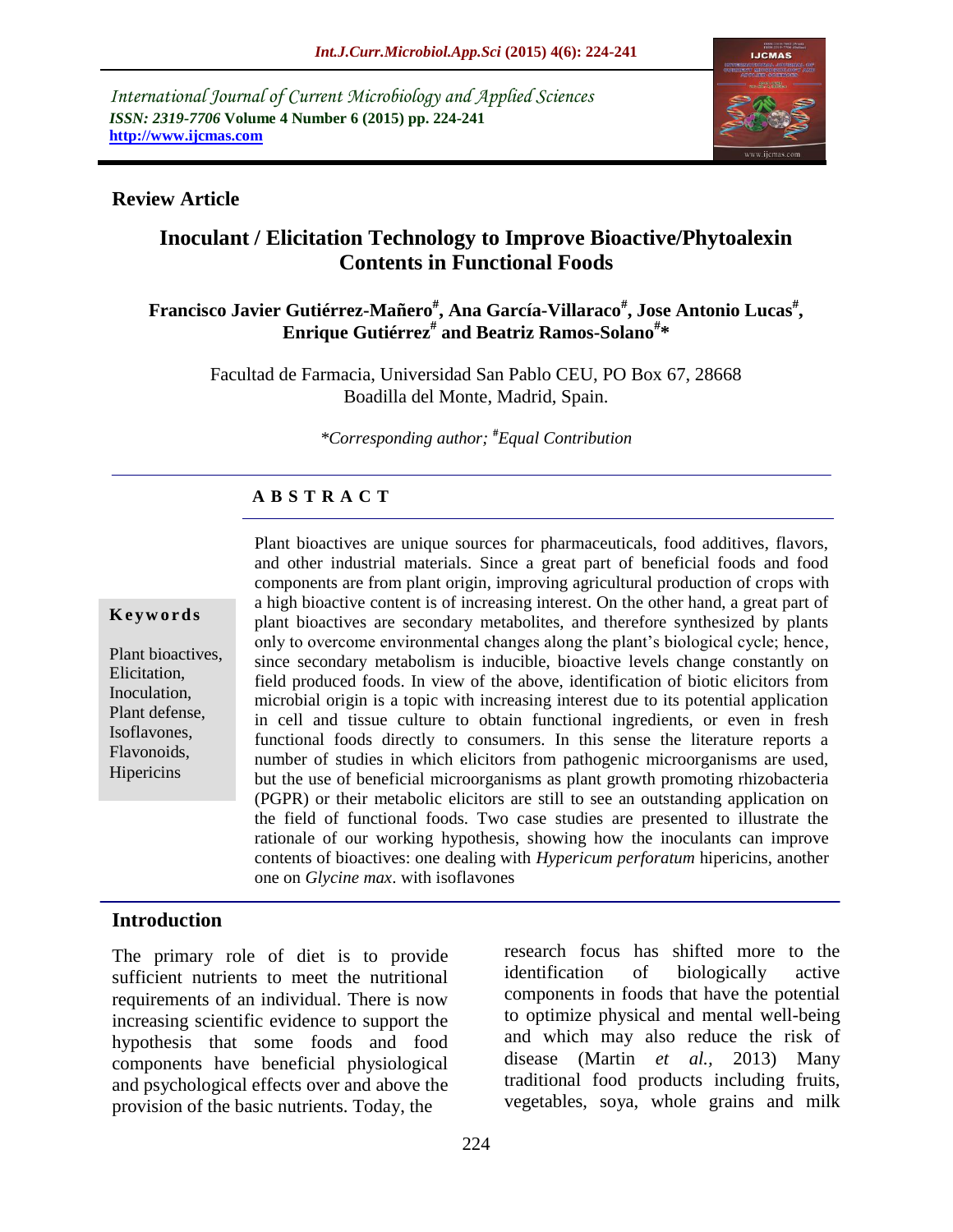have been found to contain components with potential health benefits. In addition to these foods, new foods are being developed to enhance or incorporate these beneficial components (bioactives) for their health benefits or desirable physiological effects (Baenas *et al.,* 2014).

Since a great part of these functional foods are from plant origin, most of these arise from agriculture, so obtaining high quality healthy foods or ingredients relays to a great extent in good agricultural practices. Furthermore a good knowledge of plant physiology and plant secondary metabolism will allow optimized agronomic production of high quality products. On the other hand, a great part of plant bioactives are secondary metabolites, and therefore synthetized by plants only to afford changes in environmental conditions along the plant's biological cycle (Capanoglu, 2010); hence, since secondary metabolism is inducible, bioactive levels change constantly on field produced foods (Burrit, 2013; Poulev *et al.,* 2013).

However, far from being an inconvenient factor, the variability of secondary metabolism due to environmental conditions appears as an excellent source of information to identify biotic or abiotic factors able to modify secondary metabolism directed to defensive compounds (Pieterse *et al.,* 2014); factors that trigger secondary metabolism are known as elicitors and the stimulated secondary metabolites are known as phytoalexins (Capanoglu, 2010; Boue *et al.,* 2009). At this point, knowledge of the plantmicroorganisms interactions is of outstanding relevance to enhance those secondary metabolic pathways leading to increase target phytoalexins, contributing to naturally enriched functional foods.

In view of the above, identification of biotic elicitors from microbial origin is increasing due to its potential application in cell and tissue culture to obtain functional ingredients (Baenas 2014; Zhao *et al.,* 2005; Cai *et al.,* 2012), or even in fresh functional foods directly to consumers. So far, the literature reports a number of studies in which elicitors from pathogenic microorganisms are used (Radman *et al.,* 2003), but the use of beneficial microorganisms (Ramos Solano *et al.,* 2010a) or their metabolic elicitors are still to see an outstanding application (Gutiérrez Mañero *et al.,* 2012) on the field of functional foods.

In order to obtain the best out of elicitation, a few considerations ought to be outlined concerning the following issues: the precise nature of a functional food in the health and legal frameworks; plant secondary metabolism; physiological meaning of plant secondary metabolism and benefits for human health; beneficial microorganisms to obtain effective elicitors and finally, basic knowledge of plant-microorganism interactions to obtain the best of it. Each of these points are considered as a result of the rationale and integrated in the Results and Discussion section being the final conclusion the rationale and working procedure that is stated in this title

# **Functional Foods, what are they?**

The concept of functional foods was born in Japan. In the 1980s, health authorities in Japan recognized that an improved quality of life must accompany increasing life expectancy for the expanding number of elderly people in the population if health care costs were to be controlled. The concept of foods that were developed specifically to promote health or reduce the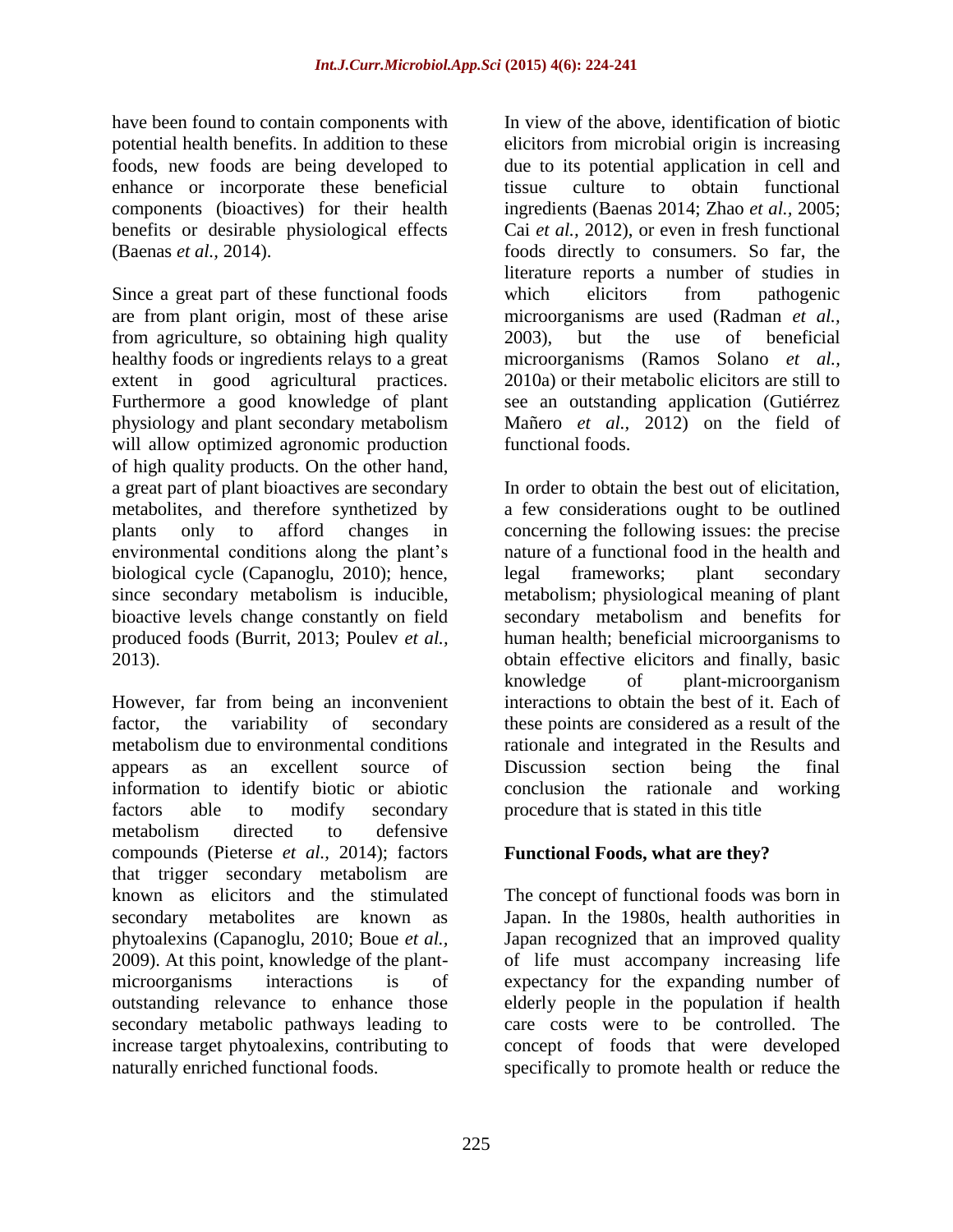risk of disease was introduced (Stein and Rodriguez-Cerezo, 2008).

Consumer interest in the relationship between diet and health has increased substantially in Europe. There is much greater recognition today that people can help themselves and their families to reduce the risk of illness and disease and to maintain their state of health and well-being through a healthy lifestyle, including the diet. Ongoing support for the important role of foods such as fruits and vegetables and wholegrain cereals in disease prevention and the latest research on dietary antioxidants and combinations of protective substances in plants has helped to provide the impetus for further developments in the functional food market in Europe.

Trends in population demographics and socio-economic changes also point to the need for foods with added health benefits. An increase in life expectancy, resulting in an increase in the number of elderly and the desire for an improved quality of life, as well as increasing costs of health care, have stimulated governments, researchers, health professionals and the food industry to see how these changes can be managed more effectively. There is already a wide range of foods available to today's consumer but now the impetus is to identify those functional foods that have the potential to improve health and well-being, reduce the risk from, or delay the onset of, major diseases such as cardiovascular disease (CVD), cancer and osteoporosis. Combined with a healthy lifestyle, functional foods can make a positive contribution to health and wellbeing.

Functional foods have already been defined by legislation in Europe. The European Commission Concerted Action on Functional Food Science in Europe

proposed a working definition of functional food (Diplock *et al.,* 1999): a food that beneficially affects one or more target functions in the body beyond adequate nutritional effects in a way that is relevant to either an improved state of health and wellbeing and/or reduction of risk of disease. Functional foods must remain foods and they must demonstrate their effects in amounts that can normally be expected to be consumed in the diet: they are not pills or capsules, but part of a normal food pattern.

A functional food can be a natural food, a food to which a component has been added, or a food from which a component has been removed by technological or biotechnological means. It can also be a food where the nature of one or more components has been modified, or a food in which the bioavailability of one or more components has been modified, or any combination of these possibilities. A functional food might be functional for all members of a population or for particular groups of the population, which might be defined, for example, by age or by genetic constitution.

Apart from the term "functional food" there are more terms for dietary products that explicitly link nutrition with health, namely "food supplements" (or "dietary supplements") and nutraceuticals (or "nutriceuticals"). According to the DG Health and Consumer Protection of the European Commission "food supplements are concentrated sources of nutrients or other substances with a nutritional or physiological effect whose purpose is to supplement the normal diet. They are marketed 'in dose' form i.e. as pills, tablets, capsules, liquids in measured doses etc.(EC.2007a). Similarly, the US Food and Drug Administration defines a dietary supplement as "a product taken by mouth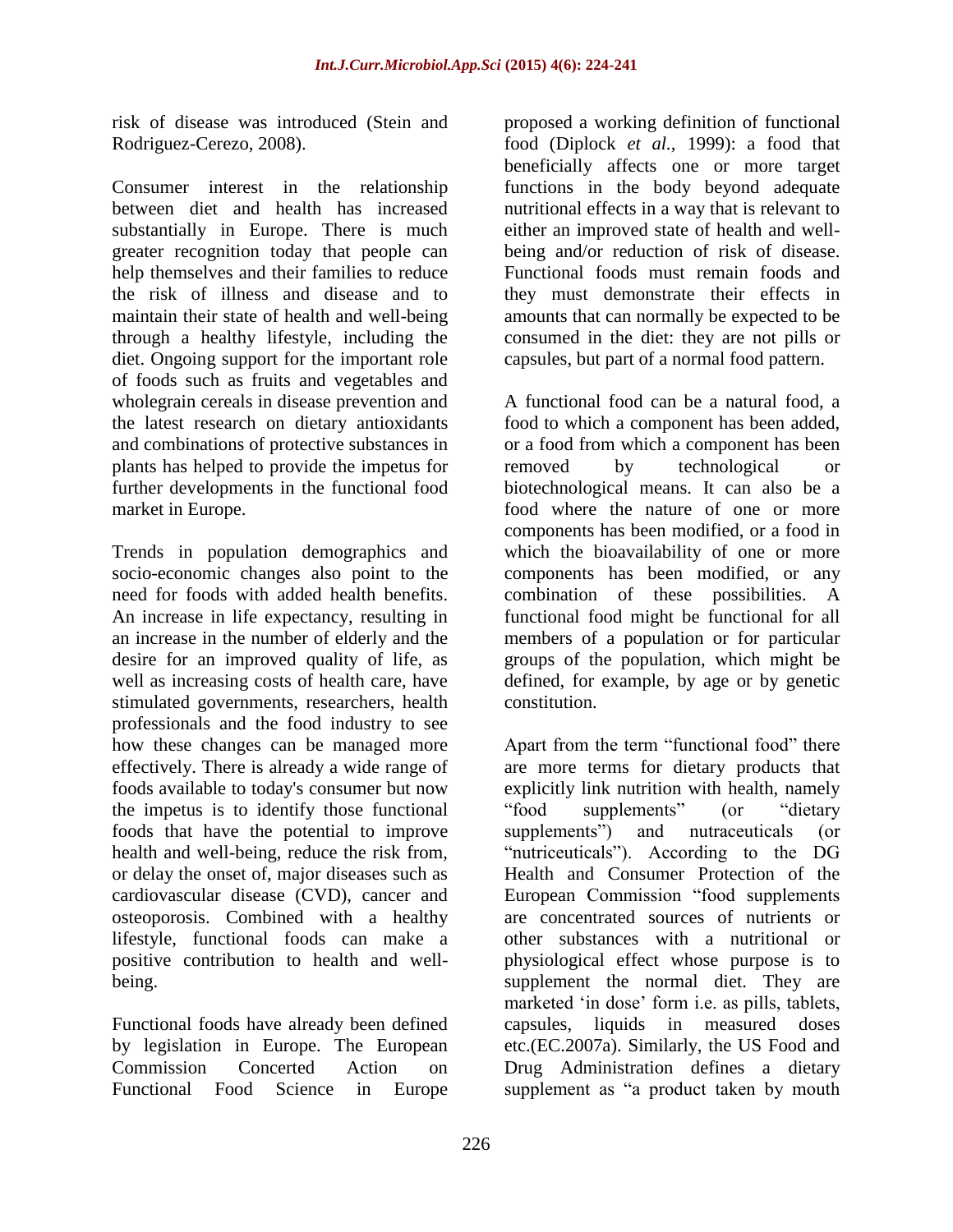that contains a "dietary ingredient" intended to supplement the diet. The "dietary ingredients' in these products may include: vitamins, minerals, herbs or other botanicals, amino acids, and substances such as enzymes organ tissues, glandulars, and metabolites. Dietary supplements can also be extracts or concentrates, and may be found in many forms such as tablets, capsules, softgels, gelcaps, liquids, or powders. They can also be in other forms, such as a bar, but if they are, information on their label must not represent the product as a conventional food or a sole item of a meal or diet" (FDA, 2014). Hence, the main difference between functional food and food supplements is that the former "are similar" in appearance to conventional foods and are consumed as part of a normal diet" (Zeisel, 1999), whereas the latter are not considered to be proper "food".

In summary, Functional food (FuFo) is defined as food that is taken as part of the usual diet and has beneficial effects that go beyond nutritional effects. In addition to foods that are naturally in this group, functionality is created during the industrial processing of food through the addition of bioactive ingredients. Hence, obtaining bioactive ingredients from plants is a challenge for industry, especially in view of the increased market shares and the health claims made on food have recently been regulated at the EU level.

In the meantime the European Parliament and the Council have adopted a new regulation "on nutrition and health claims made on foods" (EC.2007c). This regulation is expected to ensure that consumers are not misled by unsubstantiated, exaggerated or untruthful claims about foodstuffs and to provide food producers and manufacturers with clear, harmonized rules that would ensure fair competition and help protect innovation in the food industry (EC.2007b),

thus not only tying in with the EU campaign for healthier lifestyle choices and the Commission's consumer protection objectives, but also benefiting the food industry.

### **Types of functional foods available in the market**

# **Classification**

Dairy products and beverages have the biggest market share – followed by cereals only as a distant third. In terms of bioactive ingredients, probiotic bacteria cultures clearly dominate, followed by prebiotics (Stein and Rodriguez-Cerezo, 2008), plant extracts or foods including plant extracts or its bioactive ingredients, alone or added (fortified foods), in different foods are among the most common.

Functional food can be classified according to several principles, namely the food group it belongs to (e.g. dairy products, beverages, cereal products, confectionary, oils and fats), the diseases it is expected to prevent or alleviate (e.g. diabetes, osteoporosis, colon cancer), its physiological effects (e.g. immunology, digestibility, anti-tumor activity), the category of its specific biologically active ingredients (e.g. minerals, antioxidants, lipids, probiotics), its physico-chemical and organoleptic properties (e.g. color, solubility, texture), or the processes that are used in its production (e.g. chromatography, encapsulation, freezing) (Juvan *et al.,* 2005).

### **Functional food products by types of bioactive ingredients**

The 385 functional food products that were identified for the European market in 2008 contained 503 different "functional" ingredients. About one third of the products were enriched with (probiotic) bacteria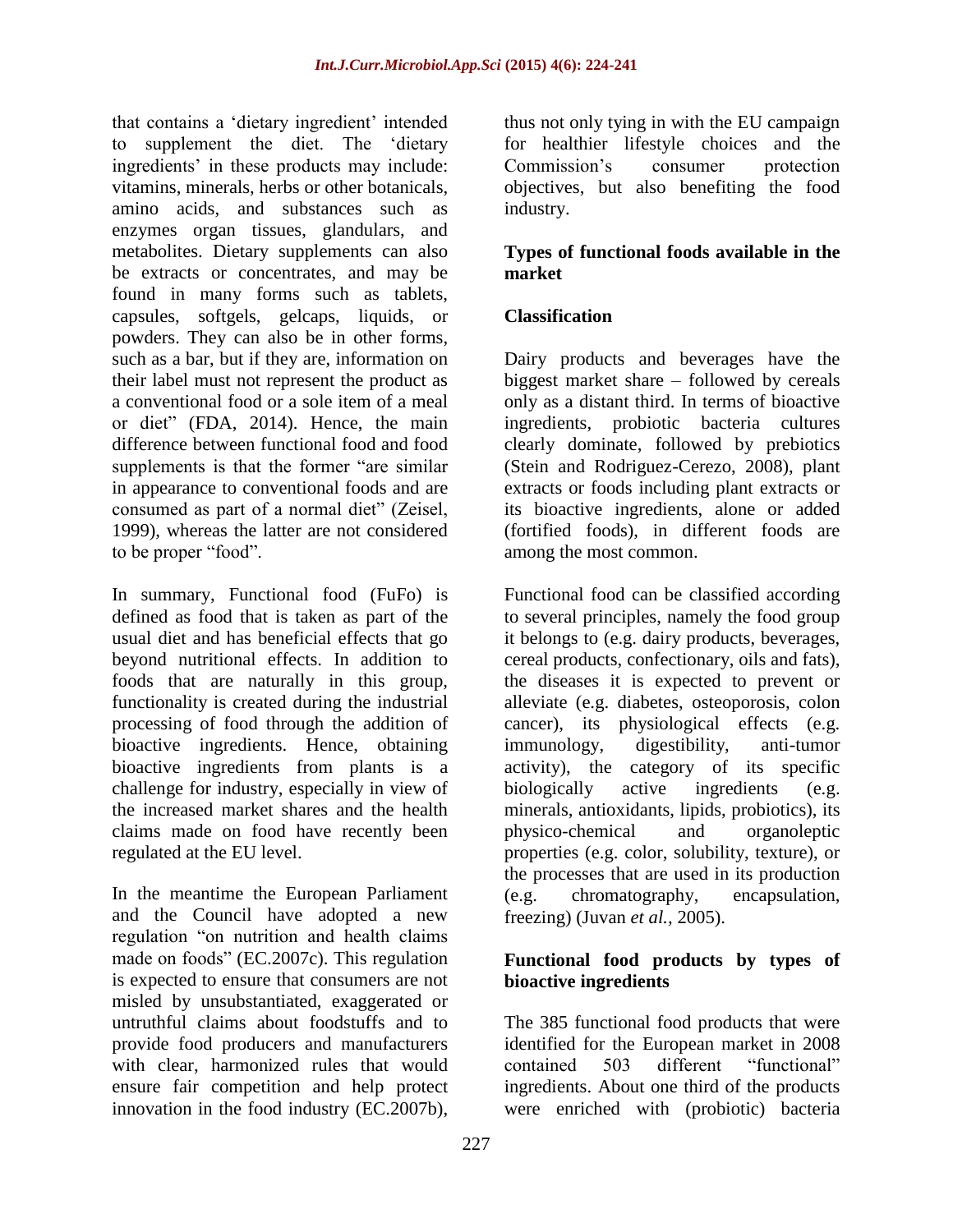cultures, one sixth of the products contained functional saccharides (most of them prebiotics), plant extracts without explicit specification of their active molecules were added to one tenth of the products and terpenes to another 8 %. About one third of the products contained more than one bioactive ingredient (Stein and Rodriguez-Cerezo, 2008). The "functionality" of more and more new ingredients is continually proven and, therefore, functional food might find larger acceptance in the future, when, for instance, food may help control elevated blood pressure, reduce body fat, improve the glucose metabolism (Sloan, 2004) or may cater for a growing market of men"s health (e.g. helping address benign prostate hyperplasia or erectile dysfunction) (Tallon, 2004).

Carbohydrates are the most abundant class of organic compounds found in plants, and therefore, in foods from plant origin. They are many types of carbohydrates classed according to their size in monosaccharides, oligosaccharides and polysaccharides. In plants, they are derived from glucose formed by photosynthesis. In addition to their role in energetic metabolism, they may be stored as starch, or play a structural role like cellulose, and are used for other scaffoldings needed by the plant, and they are also involved in signal recognition and transduction in the defense processes.

Apart from the use of monosaccharides and some oligosaccharides (sucrose) as sweeteners, polysaccharides are relevant for health because of their structure; cellulose is a lineal polymer that constitutes up to 80% of plant cell walls, and humans are not able to degrade it, hence it is part of the dietary fiber; the second relevant component of cell walls are branched polysaccharides, able to absorb relevant amounts of water, that also contribute to dietary fiber. Polysaccharides

are relevant for the pharmaceutical and the food industry.

### **Plant secondary metabolism**

In order to organize functional foods derived from plants by their bioactive ingredients, an outline of secondary metabolism is a must. Metabolic pathways have been split in two main groups, primary and secondary metabolism. Primary metabolism refers to metabolic pathways present in all organisms like carbohydrate, lipid and protein metabolism, that present few differences therein, and secondary metabolism refers to metabolic pathways that are present only in some groups of organisms (Romeo *et al.,* 2000; Dixon, 2001).

Because plants have evolved secondary metabolism strategies to survive the changing biotic and abiotic conditions encountered during their existence, this has also allowed them to colonize most habitats. Given the number of possibilities of changing conditions, both for biotic and abiotic factors, the array of secondary metabolites designed for each situation is enormous (Mierziak *et al.,* 2014). Secondary metabolites can be studied from different points of view, such as the above examples for agriculture, the evaluation of their role in a plant"s defense against pathogens, and their effects on human health.

Secondary metabolism is developed to a greater extent in sessile organisms, among which plants are found. Sessile organisms are fixed to a substrate and have developed an array of chemical molecules to overcome changing environmental conditions throughout their lives (Yamane, 2013; Wink, 2003) and to communicate with other organisms in order to survive. Bearing this two ideas on mind, compounds for protection against excessive UV-radiation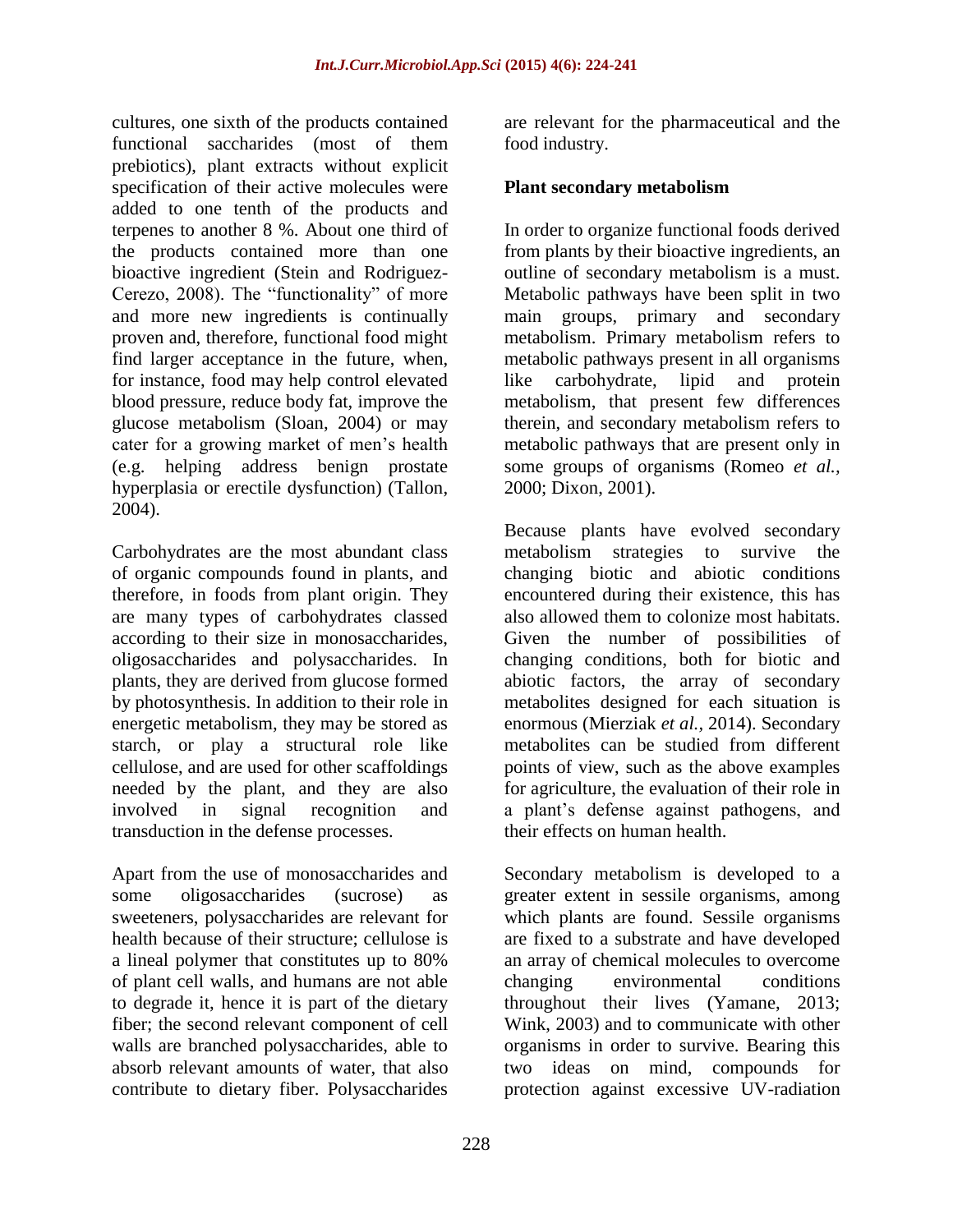like carotenoids or flavonoids or essences for attraction of insects for pollination, are quite necessary (Wink, 2010). One common feature of these molecules is the very low presence within the plant tissues, being the general rule under 1% in the best of the occasion, with the corresponding exceptions, for example in clove (*Eugenia carryophylata*), there is 15% essential oil, and 0.0003% for the antitumoral vinblastine in *Catharantus roseus* (Bruneton, 2001). A summarized overview of plant metabolism is depicted on figure 1, and a few examples of each with the pharmacological effect or industrial application follows.

# **Terpenes**

Terpenes are secondary metabolites made by isoprene subunits. All organisms are able to synthetize isoprene through the mevalonic acid pathway in the cytoplasm (Jansen and de Groot, 2004), and only plants and microorganisms have an alternative pathway, the DOXP pathway located in plastids (Brielman *et al.,* 2006) through which a greater diversity of terpenes of different sizes and functions are obtained.

Terpenes in plants play an ecological and physiological role (Perveen *et al.,* 2015). On one hand, allelopathic substances that inhibit growth of other plants may be found, as well as insecticidal (piretryns) or insect attractants (essential oils). From the physiological point of view, plant growth regulators like gibberellins and abscisic acid belong to this group, and also, photosynthetic pigments like carotenoids are included in this category (Brielman *et al.,* 2006).

In addition to the traditional use of teas, like mint (*Mentha piperita*) of chamomile (*Matricharia camomila*) for stomachake, effect that relies on the essential oils

contained therein, in the context of functional food the terpenes sub-category of carotenoids is relevant. This family includes beta-carotene, lycopene, astaxanthin and lutein – which are also widely used for animal feed, as food colouring, in cosmetics, in pharmaceuticals and in dietary supplements. In 2008, the Western European carotenoids market was worth EUR 308 million; with betacarotene having the largest share and is usually synthetic. However, the use of naturally-derived carotenoid is increasing, particularly in functional food and health food applications

# **Phenols**

Phenolic compounds from plant origin derive mainly from the shikimic acid pathway; this pathway leads to aromatic amino acids phenylalanine and tyrosine, which undergo a deamination yielding cinnamic acid, from which all phenylpropanoids derive. They can exist free or combined; they frequently acylate, may cyclize (coumarins), dimerize (lignans), polymerize (lignins) or undergo side chain shortening (phenolic acids, benzoic acids) or elongation (stilbenes and flavonoids). Flavonoids may further evolve by cyclization (isoflavonoids, neoflavonoids…) and or polymerizing through different carbons, in variable numbers turning into tannins, proanthocyanidins, anthocyanidins present in variable amounts in the different plant species (Bruneton, 2001; Tomas Laursen *et al.,* 2014).

The variability within this group of compounds is even greater than in terpenoids. The physiological role of these compounds ranges from communication signals with microorganisms (isoflavones with rhizobia in legumes), to nutritional deterrents for herbivores (condensed tannins) or protection to UV irradiation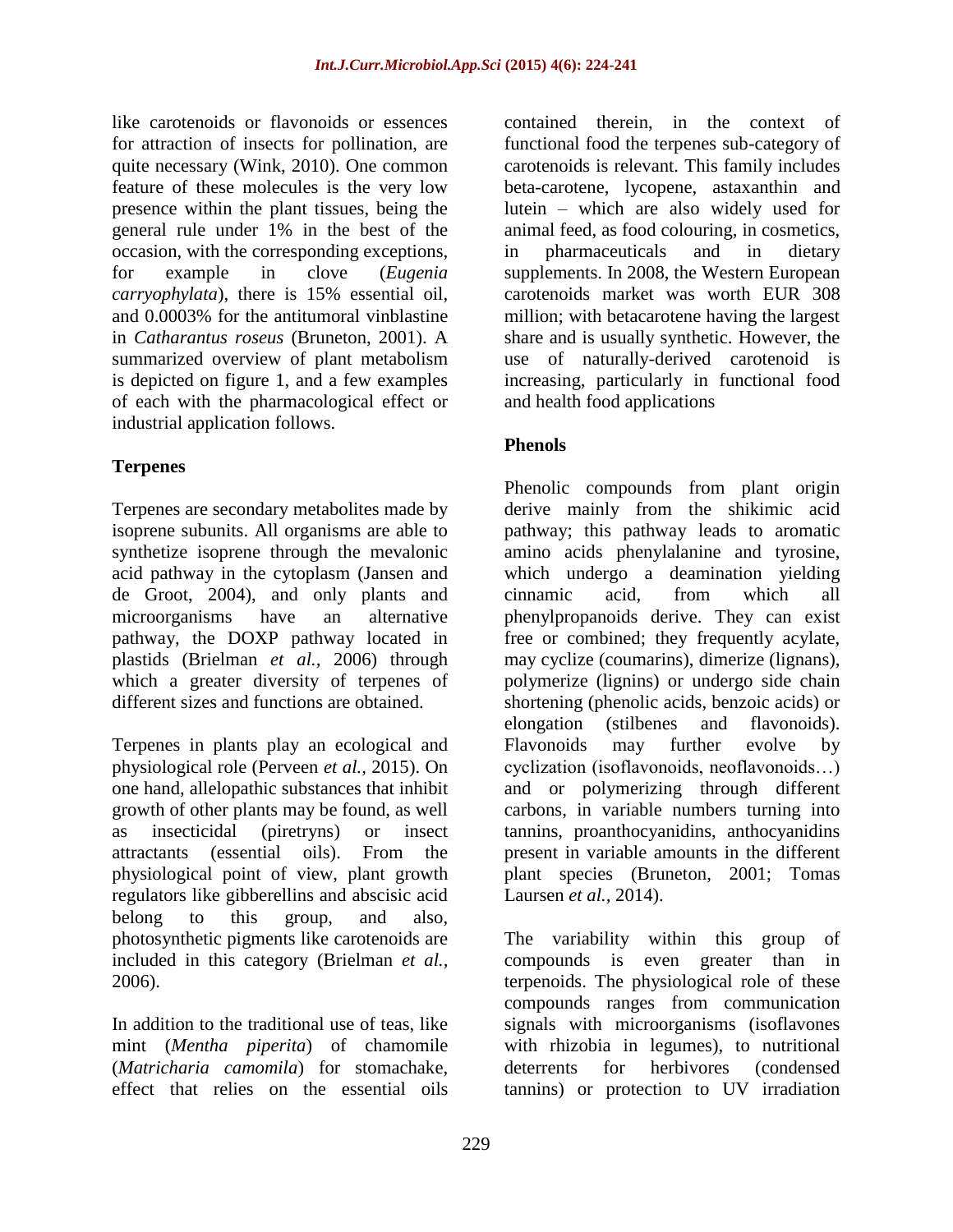(flavonoids and antocyanins), which in turn are responsible for fruit and flower colors.

Polyphenols, being traditional food colorants, are increasingly marketed as antioxidants in functional food. Research findings suggest that polyphenols can protect against cancer and cardiovascular diseases, as well as increase antiinflammatory activity and immune function, targeting both specific and nonspecific mechanisms. Furthermore, some of the structures like isoflavones exert an estrogenic activity and are used to palliate hot flushes in postmenopausal women. The market for polyphenols in Western Europe has grown to an estimated EUR 78 million in 2003, but analysts question its further growth once food manufacturers have to validate the health claims they make (as this may involve costly clinical trials and regulatory burdens (Nutra.2004).

# **Alcaloids**

Alcaloids are aminoacid derived secondary metabolites present in a limited group of plants. They are not included within the functional food market due to the narrow pharmacological window, but they are relevant for the pharmaceutical industry and for our health. Here very useful molecules targeting a number of different physiological targets are found, for example the phenylalanine derived morphine, with the strongest analgesic effect, or the tryptophan derived antitumorals vinblastine or vincristine, or anasethetic curares… to name a few.

The diversity of this group overcomes the already large variability of the other two groups, with even larger chemical complexity since molecules show a high number of chiral centers that turn chemical synthesis into a complex and expensive

activity. Therefore, most molecules are obtained from plants and any strategy to increase contents is welcome. However, their role in plant physiology is not yet clear, and still, their production can be increased considering they are secondary metabolism and hence, it is inducible.

# **Plant extracts**

Beyond the groups that have been depicted above, as individual molecules, there is a different product, the plant extracts. Extracts have a more complex composition which is often not well defined due to analytical limitations, and often have a better effect on health than the individual components. Among these extracts, antiinflamatory effects from *Harpagofitum procumbens* or memory improvement by EGB760 from *Ginkgo biloba* achieve better effects than their individual components.

The key point in this type of extracts is reproducibility of the effects that may be a problem since plant metabolism changes according to environmental conditions. In order to establish a proper relation, these extracts are usually standardized to one of its components. This is also the problem on field produced functional foods and its derived extracts, especially in fruits.

Plant extracts (which include herbal extracts, oleoresins, essential oils and fruit and vegetable extracts) had a market value of over EUR 1 billion in Western Europe in 2002. The market share for herbal extracts (e.g. *Ginkgo biloba*, ginseng, green tea or St. Johns Wort) was about EUR 340 million and the corresponding US market share was worth EUR 315 million. The market share for fruit and vegetable extracts and powders was about EUR  $6410$  million and the corresponding US market amounted to about EUR 600 million. However, these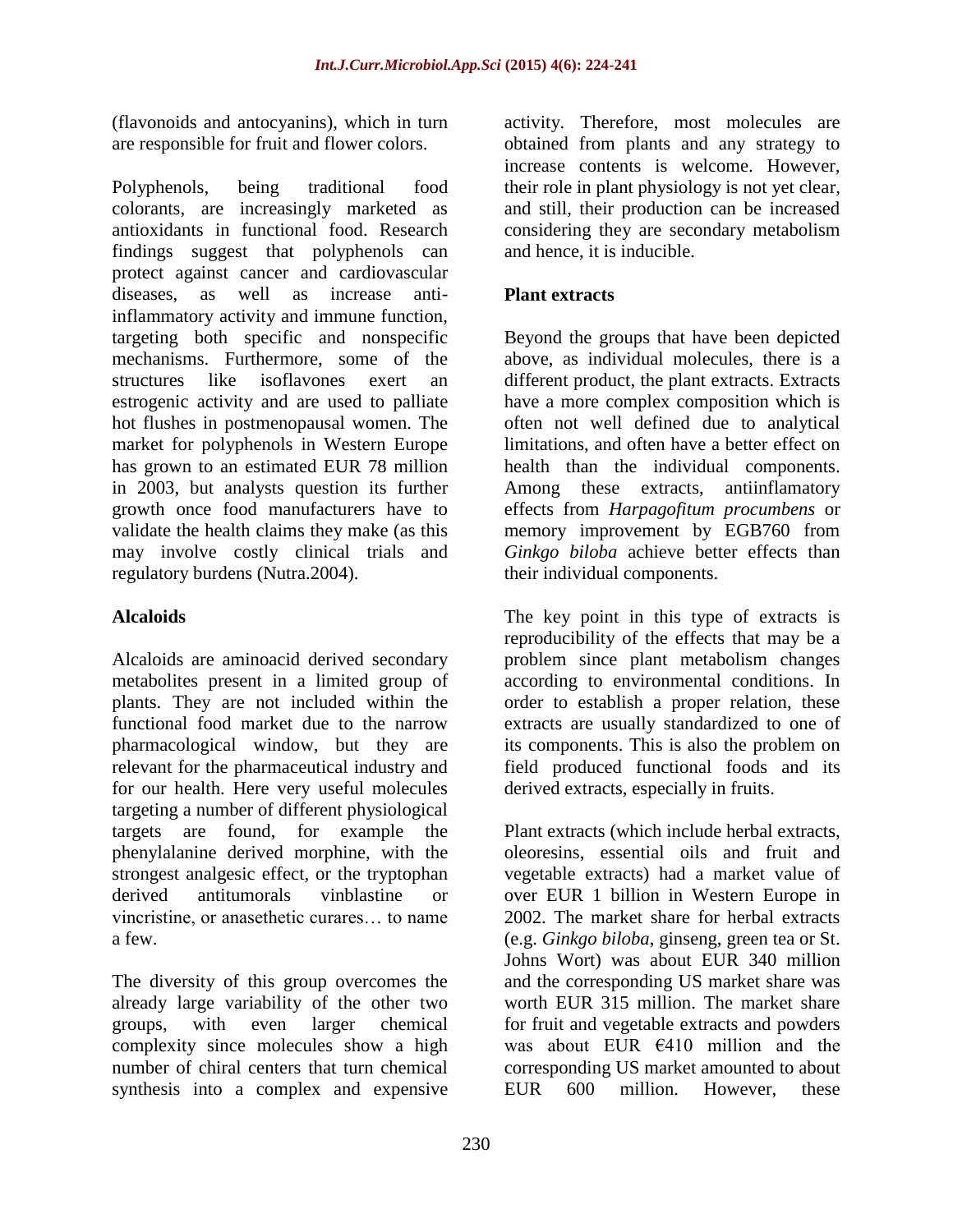ingredients are not only used because of their potential health benefits but also as colorants and flavors. As ingredients for functional foods and food supplements, during the preparatory work for this report the market revenue of fruit and vegetable extracts and powders was only EUR 169 million for Western Europe and EUR 286 million for the USA [13].

### **Plant secondary metabolism and defense**

Once the outline of plant secondary metabolism has been presented, the variability of secondary metabolism due to environmental conditions needs to be recalled in order to introduce elicitors as a tool to trigger secondary metabolism.

At the beginning of the 1990"s, Van Peer *et al.* (1991) (Van Peer *et al.,* 1991) and Wei *et al.* (1991) (Wei *et al.,* 1991) made an important discovery about plant defense mechanisms and productivity. These investigators found that certain nonpathogenic bacteria were able to prevent a pathogen attack before the pathogen reached the plant. The difference with biocontrol is that the beneficial bacteria do not interact physically with the pathogen, but instead, trigger a response in the plant which is effective against subsequent attack by a pathogen. This response is systemic; that is, the bacteria interact with the plant in a restricted area, but the response is extended to the whole plant. This response is mediated by metabolic changes that are not evident at first glance. As a matter of fact Priming or biopriming is the physiological state of a plant that is systemically induced by non-pathogenic bacteria against subsequent pathogen attack, but the effect is not detected until pathogen challenge (Conrath *et al.,* 2002); since energetic metabolism is detoured to secondary metabolism, this physiological state is

usually coupled to lower growth rates as compared to non-primed controls (Van Hulten *et al.,* 2006). For the protection to be effective, an interval is necessary between the PGPR-plant contact and the pathogen attack in order for the expression of the plant genes involved in the defence. This mechanism was first known as "rhizobacteria-mediated induced systemic resistance" (Liu *et al.,* 1995) but it is now termed "induced systemic resistance" (ISR) (Van Loon *et al.,* 1998). ISR was reported in the plant-pathogen-beneficial bacteria model, *Arabidopsis thaliana-Pseudomonas syringae* DC3000-*Pseudomonas fluorescens* WSC417r as the defensive response induced by *P. fluorescens* WSC417r in *A. thaliana* against *P. syringae* DC3000, mediated by JA (jasmonic acid) and ethylene. Since then, it has been described in many plant species, including bean, tobacco, tomato and radish, with different PGPRs and pathogens, and an increasing number of signal transduction pathways. This finding is fundamental because it proposes an "immune" response in the plant, raising the possibility of "vaccination" for the plant.

The plant can also acquire immunity after a pathogen attack. This response has been described before the ISR. The acquisition of resistance by the plant after a pathogen attack, causing little damage or localized necrosis in response to a further pathogen attack has been known for many years. The phenomenon is called systemic acquired resistance (SAR) (Ryals *et al.,* 1996). During a pathogen attack, reactive oxygen species (ROS) are produced in necrotic areas, causing tissue death. If the plant survives the challenge, it remains protected for life.

SAR and ISR responses lead to plant protection against different pathogen spectra, but there are spectra which overlap.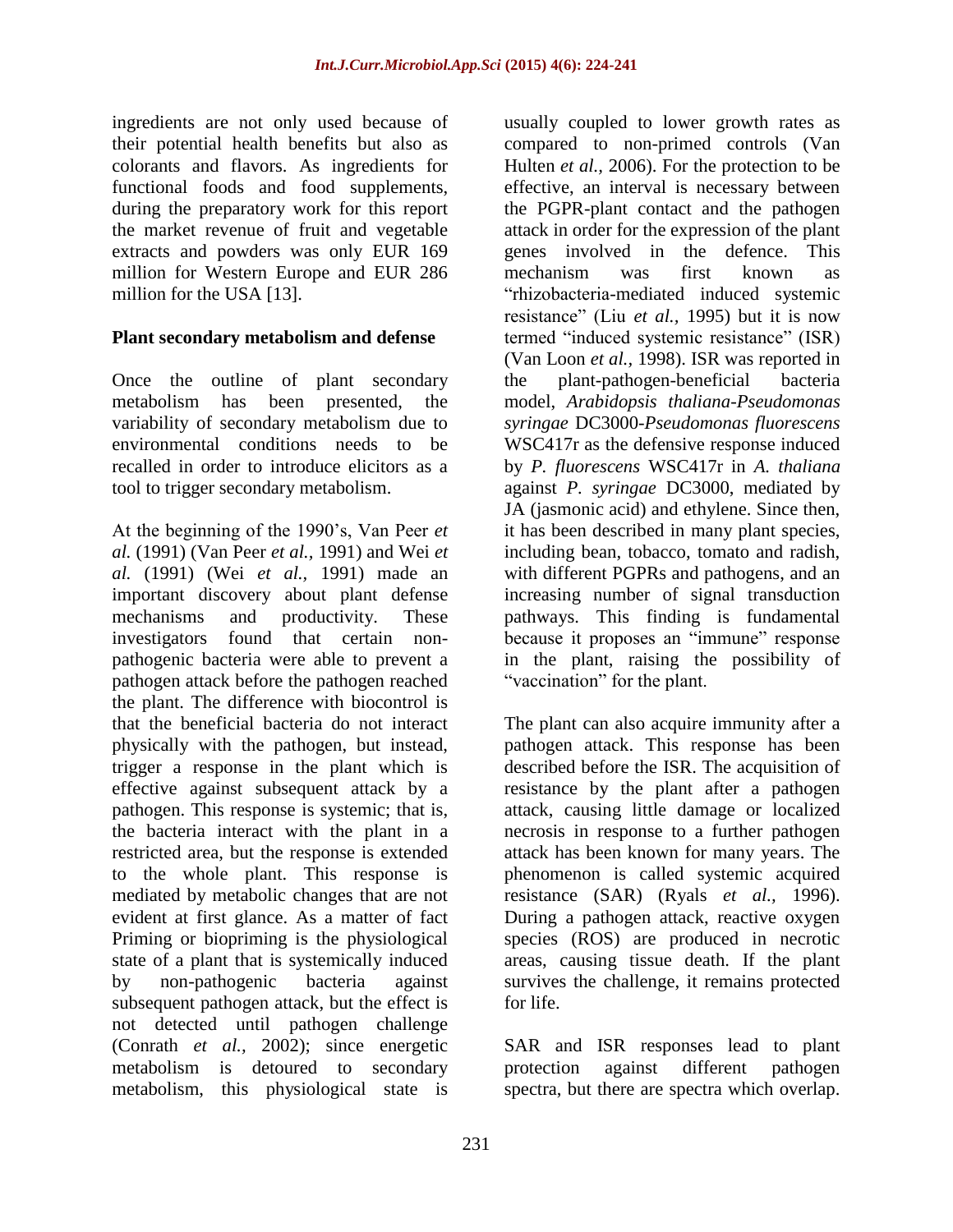However, both responses can coexist in the same plant at the same time (Van Wees *et al.,* 2008) and contribute to plant fitness, ensuring plant survival (Beckers and Conrath, 2007).

### **Elicitation to improve bioactive/phytoalexin contents in functional foods**

The induction of defensive metabolism, in fact, involves an induction of secondary metabolism. While using a pathogenic agent involves lowering crop yields, the role of beneficial agents to trigger secondary metabolism appears as a promising alternative to increase levels of phytopharmaceuticals. Some PGPR may trigger secondary metabolism against pathogens that may also be effective against biotic stress, such as saline conditions in soils, a frequent situation in agriculture. Furthermore, when a medicinal plant is used, phytopharmaceutical levels may be increased, or even new molecules may appear after treatment with several elicitors, as SAR and ISR are often associated with priming for enhanced mobilization of defense responses after subsequent exposure of the plants to stress (Conrath *et al.,* 2002; Beckers and Conrath, 2007) (Figure 2). New molecules that might appear are called phytoalexins and were first defined as plant secondary metabolites with antimicrobial activity that were synthesized de novo and functioned as the basis of a disease resistance mechanism (Müller and Börger, 1940). Pre-existing compounds levels may also be increased, J.W. Mansfield coined the term phytoanticipins for these pre-existing compounds and defined them as low molecular weight, antimicrobial compounds that are present in plants before challenge by microorganisms, or are released after infection solely from preexisting constituents (VanEtten *et al.,* 2013). The

differences between phytoanticipins and phytoalexins are based solely on how these compounds are produced. Therefore, resveratrol in grapes and daidzein in soy would be both phytoanticipins and phytoalexins depending on how they were produced (Boue *et al.,* 2009).

One common feature of these molecules is the very low presence within the plant tissues, being the general rule under 1% in the best of the occasion, with the corresponding exceptions, for example in cloves (*Eugenia carryophylata*), there is 15% essential oil, while the antitumoral vinblastine in *Catharantus roseus* is 0.0003% (Bruneton, 2001).

The variability of secondary metabolism is a problem for the pharmaceutical industry since field production is uncertain and may condition availability of final products. Sometimes, the problem may be solved by chemical synthesis, but it is not always possible, or at least it usually lacks economic feasibility. Another alternative is cell culture, but some species are not amenable to this type of culture, or yields achieved are too low because secondary metabolism is not necessary under such controlled and undifferentiated conditions. Therefore, one of the main goals in industry now is obtaining reproducible extracts of plants in field production, or even more challenging, in plant cell cultures. For this purpose, the use of elicitors appears to be an encouraging alternative (Radman *et al.,* 2003). In support of this last statement, (Poulev *et al.,* 2003) reported the potential of elicitation to discover new molecules with pharmacological interest. But this study not only reports the presence of new molecules, but also, the use of elicitors has been able to duplicate the presence of these molecules and to increase the concentration of known compounds. A number of studies have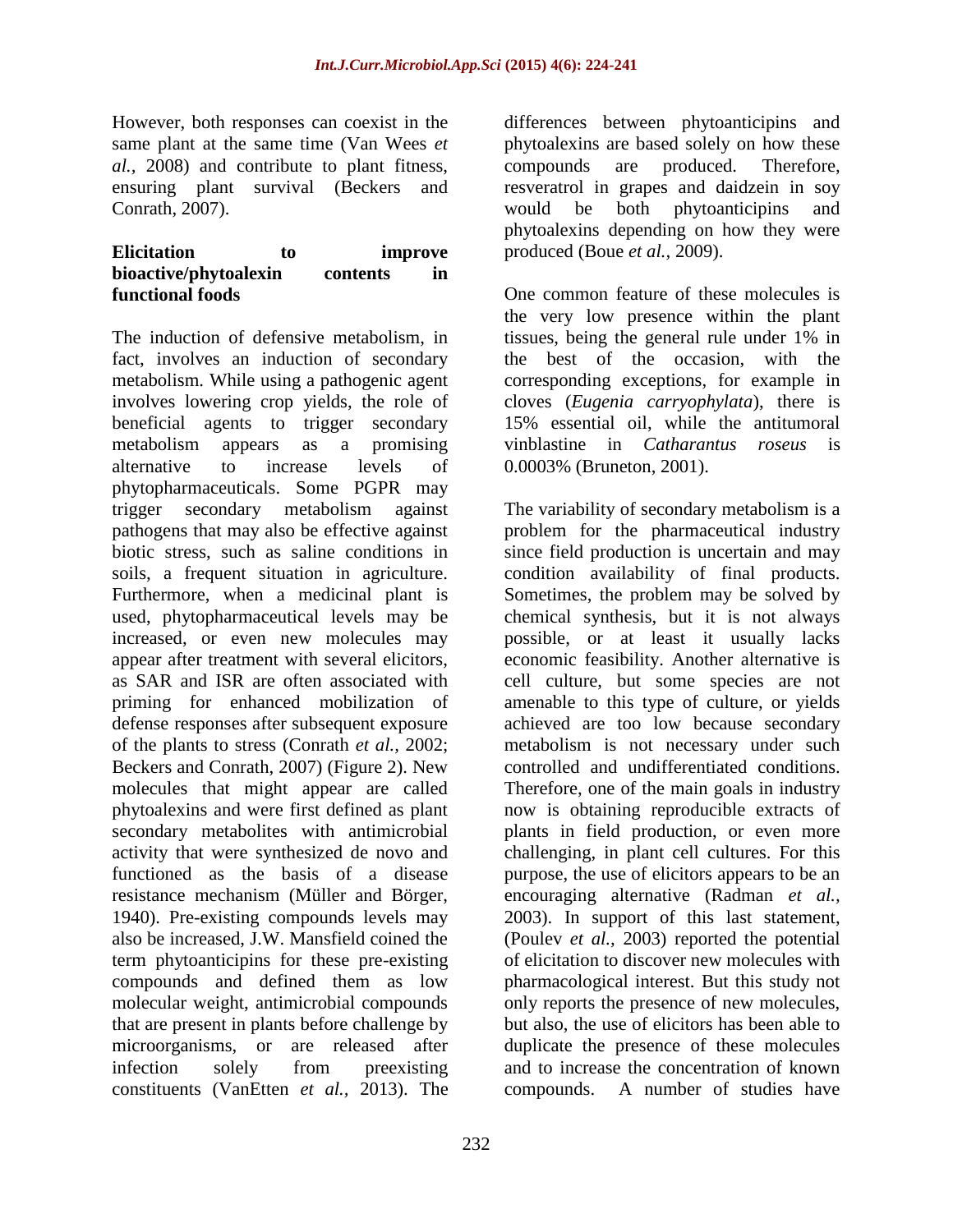shown that elicitors from fungi or pathogenic bacteria or other natural elicitors (VanEtten *et al.,* 1994) are able to trigger secondary metabolites with pharmacological activity (Cai *et al.,* 2012; Gutiérrez Mañero *et al.,* 2012;Ruiz-García and Gomez-Plaza, 2013; Lu *et al.,* 2001;Korsangruang *et al.,* 2010;Coste *et al.,* 2011; Pawar *et al.,* 2011). Hence, unravelling the nature of elicitors and the elicited pathways remains an exciting challenge for the pharmaceutical industry.

As previously mentioned, beneficial bacterial strains or derived elicitors are confirming their ability to upregulate secondary metabolism, increasing phytoalexin levels, to be used for human health. Among the terpenes, cardenolides in high-yielding varieties of *D. lanata* grown under controlled conditions have been increased by some strains isolated from the rhizosphere of wild populations of *Digitalis* (Gutiérrez Mañero *et al.,* 2003). Also, strains isolated from wild populations of *Nicotiana glauca*, a solanaceous native in the Iberian peninsula with an active secondary metabolism, are able to trigger secondary metabolism involved in defense in tomato (Ramos Solano *et al.,* 2010b), *Arabidopsis thaliana* (Domenech *et al.,* 2007) and soybean (Algar *et al.,* 2014); the same strains are also able to trigger secondary metabolism leading to metabolites of interest for human health as isoflavones in soybean (Ramos Solano *et al.,* 2010a) and hypericines from *Hypericum perforatum* seedlings and shoot cultures (Gutiérrez Mañero, 2012). Furthermore, *C. balustinum* Aur9, a PGPR from different origin, triggers defensive metabolism in *A. thaliana* and its structural elicitors provide the same protection (Ramos Solano *et al.,* 2008). Following this rationale, metabolic elicitors from *P. fluorescens* N21.4 trigger isoflavone metabolism in soybean cell cultures in a dose dependent manner (Algar

*et al.,* 2012), inducing isoflavone biosynthesis de novo, achieving interesting increases in the most effective isoflavone in clinical studies, genistein (Pilsakova *et al.,* 2010). These elicitors have also demonstrated their effectiveness in soybean sprouts where they trigger isoflavone metabolism, inducing de novo biosynthesis within 3 days (Algar *et al.,* 2013).

The effects of secondary metabolites on human health may vary depending on several factors. One of them is how they are delivered and incorporated into the human body, either in a pharmaceutical formulation, as food supplements, or in the diet. A pharmaceutical formulation will provide known concentrations of wellcharacterized and identified compounds, while a food supplement will provide an extract of the plant that possesses variable concentrations of known and unknown compounds. The most variable input is seen through the diet. Some edible plants, such as soybeans or berries, contain bioactive compounds that provide more benefits than is attributed to their simple nutritional value. Levels of bioactive compounds do change depending on environmental conditions; hence, the lack of an effect on health may be due to the lack of reproducibility of bioactive content. This lack of reproducibility may be overcome by elicitation with biotic agents. Consistent with the above hypothesis, two case studies using elicitation to improve bioactive contents in functional foods follow.

**Case study**: The following case study (Gutiérrez Mañero *et al.,* 2012) illustrates how 6 PGPR isolated from the rhizosphere of wild populations of *Nicotiana glauca*  (Ramos Solano *et al.,* 2010b) are able to enhance levels of hypericin and pseudohypericin in *Hypericum perforatum*  L*.* (Guttiferae) seedlings. Furthermore,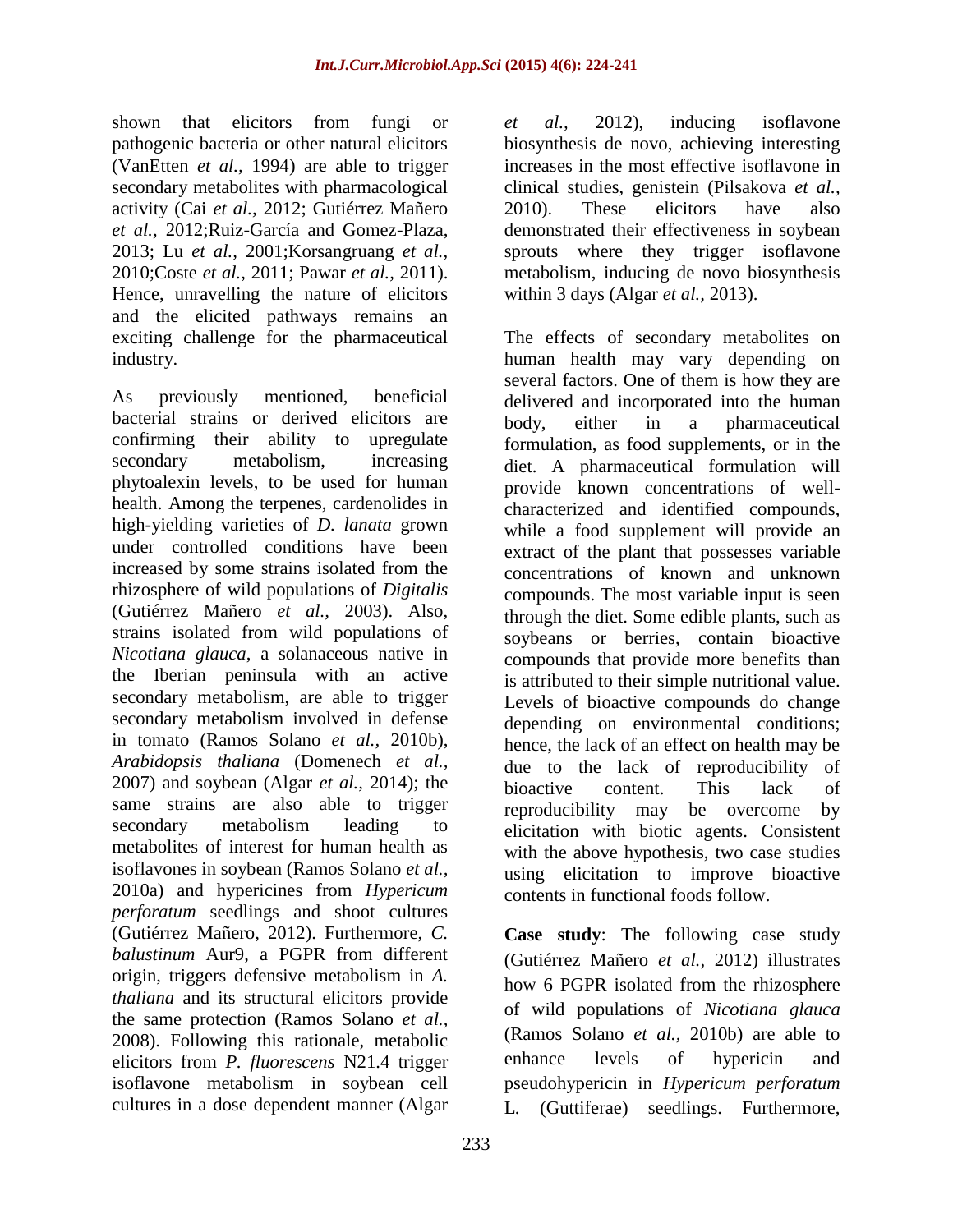metabolic elicitors from the most effective strain (*Stenotrophomonas maltophilia* N5.18), were also effective in shoot cultures (Gutiérrez Mañero *et al.,* 2012).

*H. perforatum* (St. John"s Wort), appears as an alternative treatment to mild and moderate depression and its use has become prominent in the last years (Erdelmeier *et al*.; Di Carlo *et al.,* 2001; Butterweck, 2003; Silva *et al.,* 2005; Lozano-Hernández *et al.,* 2010; Ruedeberg *et al.,* 2010) for its application as a health enhancer, a wound healer (Suntar *et al.,* 2010), antibacterial (Saddiqe *et al.,* 2010) anti-viral (Pang *et al.,* 2010), anti-retroviral (Chisembu and Hedimbi, 2010) activities and antitumor effect (Medina *et al.,* 2006). Phytochemical characterization reports hyperforin and hypericin, as the main chemicals responsible for effects on health, although other biologically active constituents, e.g. flavonoids, tannins, are also present (Barnes *et al.,* 2001).

The six bacterial strains were tested in *Hypericum perforatum* seedlings for their ability to enhance seedlings growth. Strain N5.18 showed a significant positive effect on plant growth. Only two strains, N21.4 and N5.18, caused a three-fold significant increase in hypericins and a moderate but significant increase in pseudohypericin.

Among the effective strains to increase hypericins in seedlings, N5.18 was selected for elicitation assays in shoot cultures. Three fractions containing putative molecular elicitors from N5.18 were assayed at three different concentrations. In shoot cultures, only pseudohypericin was detected and significant increases were observed under the different elicitors, reaching values 30 fold higher with one of the fractions in the middle concentration.

Irrespective of the eliciting fraction, these are encouraging results for several reasons. First there seems to be at least three different elicitors that are effective triggering pseudohypericin levels, and secondly, low concentrations are effective which is an asset to develop a profitable comercial product.

**Case study**: The aim of this case study involving four separate studies (Ramos Solano *et al.,* 2010a; Ramos Solano *et al.,* 2008; Domenech *et al.,* 2007) was to study effects of bioeffectors on isoflavone metabolism and defense in soybean (*Glycine max* (L.) Merr.).

Research with plant growth promoting bacteria (PGPR) includes both the approach to crop production for food and biomass production and the approach oriented to pharmaceutical purposes. An interesting goal is to deliver PGPR to increase crop production in low production areas aiming to alter not only biomass production, but also levels of secondary metabolites involved in defense and which, in turn, can be considered as bioactives, i.e., with an important pharmacological effect (Pawar *et al.,* 2011; Al-Tawaha *et al.,* 2005). In this sense, the results evidenced the direct relationship between defense pathways and pharmacologically active metabolites such as flavonoids, defensive metabolites against abiotic stress and antioxidant effects, with regenerative properties of great importance for human health through the diet (Al-Tawaha *et al.,* 2005). The variation of isoflavone (IF) content in soybean can provide multiple benefits to human health and for the pharmaceutical and food industries. The specific objectives that arise in this case study are defined as a biotechnological approach in elicitation processes that relate plant defensive metabolism with metabolite production with pharmacological and /or food interest.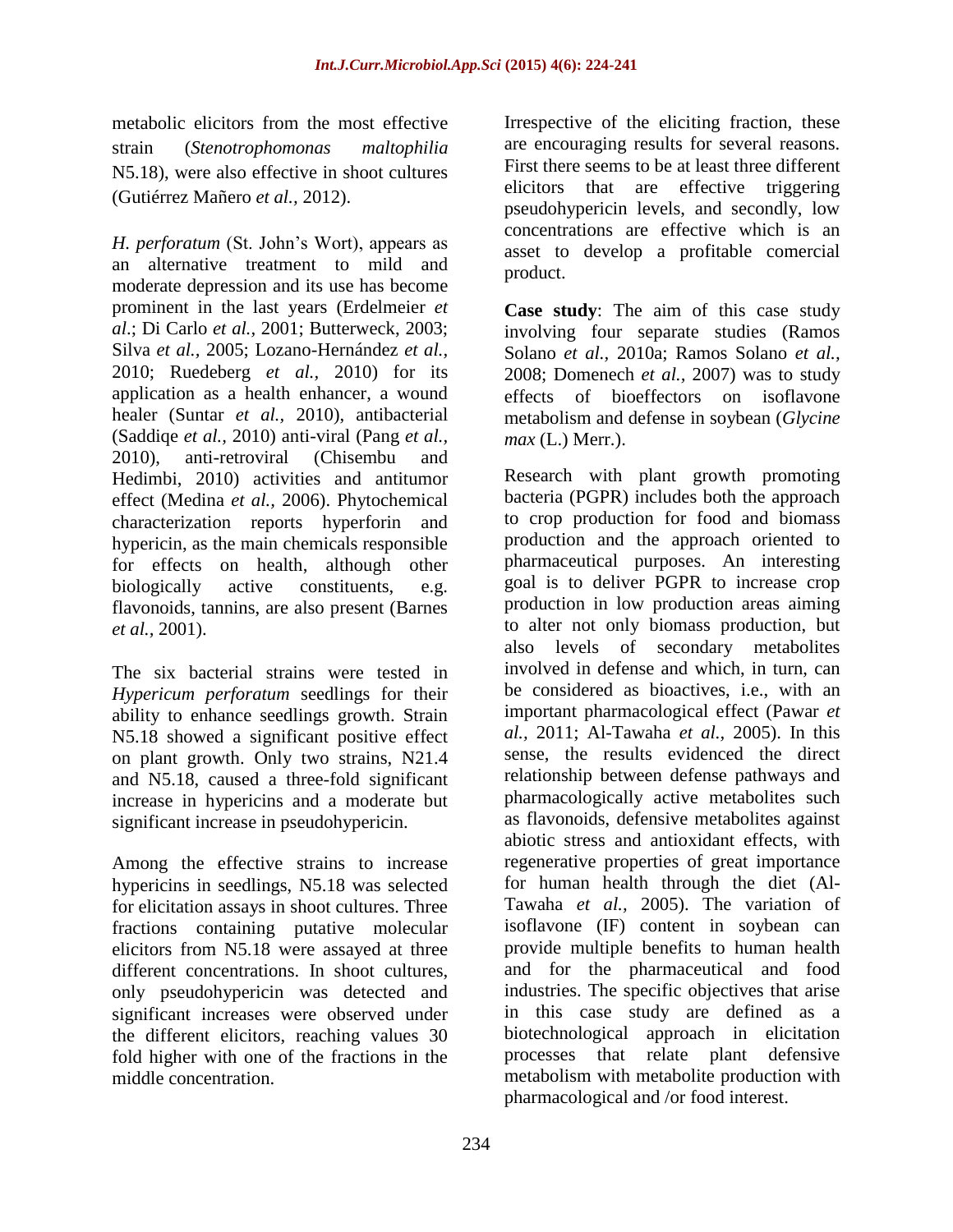

**Figure.1** Overview of plant metabolism

**Figure.2** Systemic induction of plant defensive metabolism for phytoalexin production

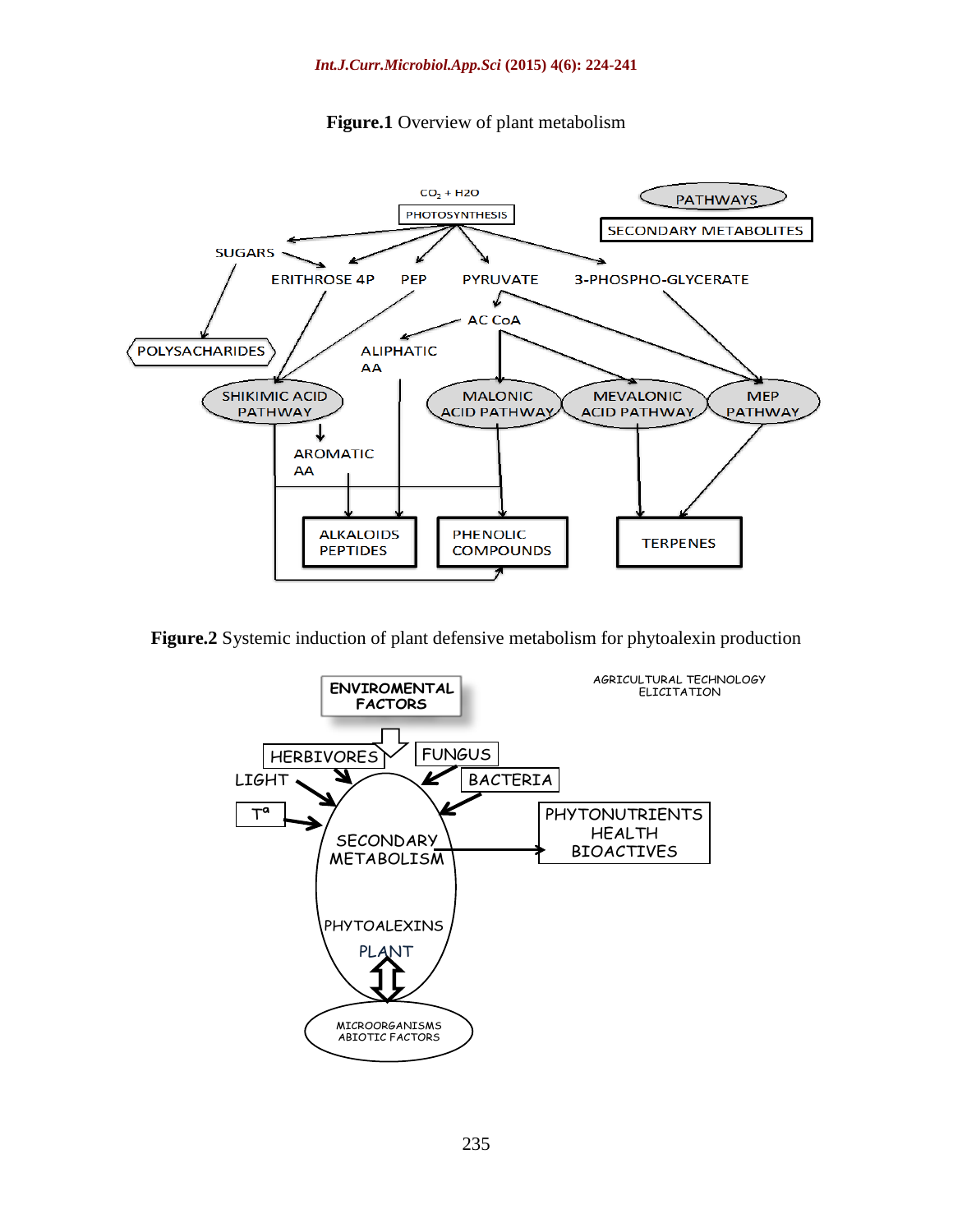First, 9 PGPR strains who had previously demonstrated their ability to stimulate growth and metabolism in various plant defenses were tested (Paredes-López *et al.,* 2010; Ramos *et al.,* 2003; Domenech *et al.,* 2007; Lucas García *et al.,* 2003; Barriuso *et al.,* 2005; Barriuso *et al.,* 2008) and their potential to stimulate IF metabolism in soybean seedlings was evaluated. Results of these experiments revealed that the 9 strains tested were able to alter IF metabolism differentially with four different behaviors based on the changes in daidzein and genistein IF families. Among these groups, strains N21.4 and M84 were outstanding, the first increased the two IF families and the second decreased them (Ramos Solano *et al.,* 2010a).

Based on the above results, one representatives of each of the different behaviors were selected: N21.4 (*Pseudomonas fluorescens*), N5.18 (*Stenotrophomonas maltophila*) Aur9 (*Chryseobacterium balustinum*) and M84 (*Curtobacterium* sp.). The ability of these strains to stimulate IF metabolism soybean plants and to confer protection against foliar pathogen *Xanthomonas axonopodis* pv. glycines was assessed. These experiments confirmed that the four strains altered IF metabolism differentially also on mature plants. Furthermore, it was observed that all four were able to induce systemic resistance in soybean plants since in all cases a reduction of disease symptoms were found. In addition, a relationship between IF and defense in plants treated with N5.18 and M84 strains was established. In the case of plants treated with M84, IF increased in the presence of the pathogen, which may be engaged directly as defense compounds. By contrast, on N5.18-treated plants, IF decreased in the presence of the pathogen, so in this case a role as precursors of other compounds of defense, like glyceollins, was proposed (Algar *et al.,* 2014).

Having established the effects on IF metabolism in soybean seedlings and plants, we proceeded to study whether elicitors released into the culture medium by strains Aur9 and N21.4 were able to stimulate IF metabolism on soybean cell lines. In these experiments we used three cell lines that showed IF different content. The IF content analysis of elicited cell lines indicated that elicitors from N21.4 produced significant increases in all cell lines tested and that the effective dose was different in each cell line (Algar *et al.,* 2012).

Finally, elicitation soybean seeds experiments were performed to assess whether elicitors from N21.4 and N21.4 strain directly, were capable to trigger IF biosynthesis during the germination process as biotechnological tool for obtaining sprouts with high isoflavone content. These experiments again confirmed the potential of N21.4 strain to stimulate the IF biosynthesis (Algar *et al.,* 2013).

Based on the above, it´s evidenced that elicitation with some specific beneficial strains, or bacterial derived molecules, either structural or bacterial metabolites, is an effective tool to increase bioactive/phytoalexin contents in plants of interest, either in plants or in cell or organ cultures. Plant based products with improved quality can be used directly as foods, or as a source of bioactive ingredients. On the other hand, bacterial elicitors are excellent tools for different plant materials and may trigger plant metabolism in different ways. Hence, elicitation is an excellent tool for high quality functional foods.

# **Acknowledgments**

Universidad San Pablo CEU, AGL2013- 45189-R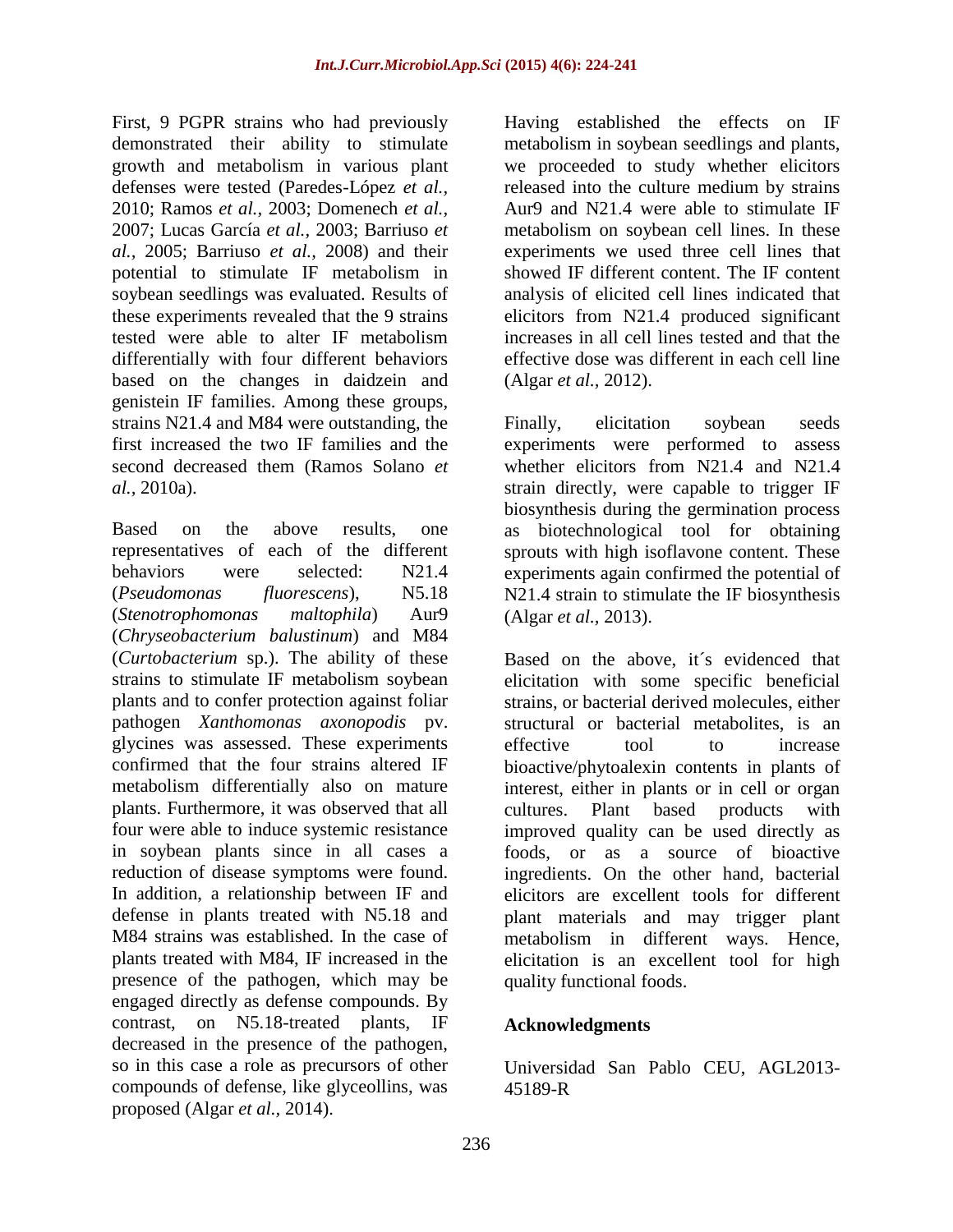### **Author Contributions**

Francisco Javier Gutiérrez-Mañero, Ana García-Villaraco, Jose Antonio Lucas, Enrique Gutiérrez and Beatriz Ramos-Solano

### **References**

- Algar, E., Gutierrez-Manero, F. J., Garcia-Villaraco, A., Garcia-Seco, D., Lucas, J. A., Ramos-Solano, B. 2014. The role of isoflavone metabolism in plant protection depends on the rhizobacterial MAMP that triggers systemic resistance against Xanthomonas axonopodis pv. glycines in Glycine max (L.) Merr. cv. Osumi. *Plant Physiol. Biochem.,* 82: 9–16.
- Algar, E., Gutierrez-Mañero, F.J., Bonilla, A., Lucas, J.A., Radzki, W., Ramos-Solano, B. 2012. Pseudomonas fluorescens N21.4 Metabolites Enhance Secondary Metabolism Isoflavones in Soybean (Glycine max) Calli Cultures. *J. Plant Physiol.,* 60: 11080–r11087.
- Algar, E., Ramos-Solano, B., Garcia-Villaraco, A., Sierra, M.D.S., Gomez, M.S.M., Gutierrez-Manero, F. 2013. Bacterial bioeffectors modify bioactive profile and increase isoflavone content in soybean sprouts (*Glycine max var Osumi*). *Plant foods Hum. Nutr.,* 68: 299–r305.
- Al-Tawaha, A.M., Seguin, P., Smith, D.L., Beaulieu, C. 2005. Biotic elicitors as a means of increasing isoflavone concentration of soybean seeds. *Ann. Appl. Biol.,* 146: 303–r310.
- Baenas, N., Garcia-Viguera, C., Moreno, D. A. 2014. Elicitation: A tool for enriching the bioactive composition of foods. *Molecules,* 19: 13541–r13563.
- Bakker, P.A.H.M., Pieterse, C.M.J., van Loon, L.C. 2007. Induced systemic

resistance by fluorescent Pseudomonas spp. *Phytopathology,* 97: 239–r243.

- Barnes, J., Anderson, L.A., Phillipson, J.D. 2001. St John"s wort (*Hypericum perforatum* L.): a review of its chemistry, pharmacology and clinical properties. *J. Pharm. Pharmacol.,* 53: 583–r600.
- Barriuso, J., Pereyra, M.T., Lucas García, J.A., Megías, M., Gutiérrez Mañero, F.J., Ramos, B. 2005. Screening for putative PGPR to improve establishment of the symbiosis *Lactarius deliciosus-pinus*. *Microb. Ecol.,* 50: 82–r89.
- Barriuso, J., Ramos Solano, B., Gutiérrez Mañero, F.J. 2008. Protection against pathogen and salt stress by four PGPR isolated from *Pinus sp*. on *Arabidopsis thaliana. Phytopathology,* 98: 666– r672.
- Beckers, G.J.M., Conrath, U. 2007. Priming for stress resistance: from lab to the field. *Curr. Opin. Plant Biol.,* 10: 425–r431.
- Boue, S.M., Cleveland, T.E., Carter-Wientjes, C., Shih, B.Y., Bhatnagar, D., Mclachlan, J.M., Burow, M.E. 2009. Phytoalexin-enriched functional foods. *J. Agric. Food Chem.,* 57: 2614–2622.
- Brielmann, H.J., Setzer, W.N., Kaufman, P.B., Kirakosyan, A., Cseke, L.J. 2006. Phytochemicals: The chemical components of plants. In: Brielmann, H.L., Kaufman, P.B., Duke, J.A., Cseke, L.J., Warber, S.L., Kirakosyan, A. (Eds). Natural products from plants, 2nd edn. CRC Press. Pp. 1–r49.
- Bruneton, J. 2001. Farmacognosia, Fitoquímica, Plantas Medicinales. 2ª edición; Acribia, S.A., Zaragoza. pp. 1099.
- Burrit, D.J. 2013. The influence of pre- and postharvest environmental stress on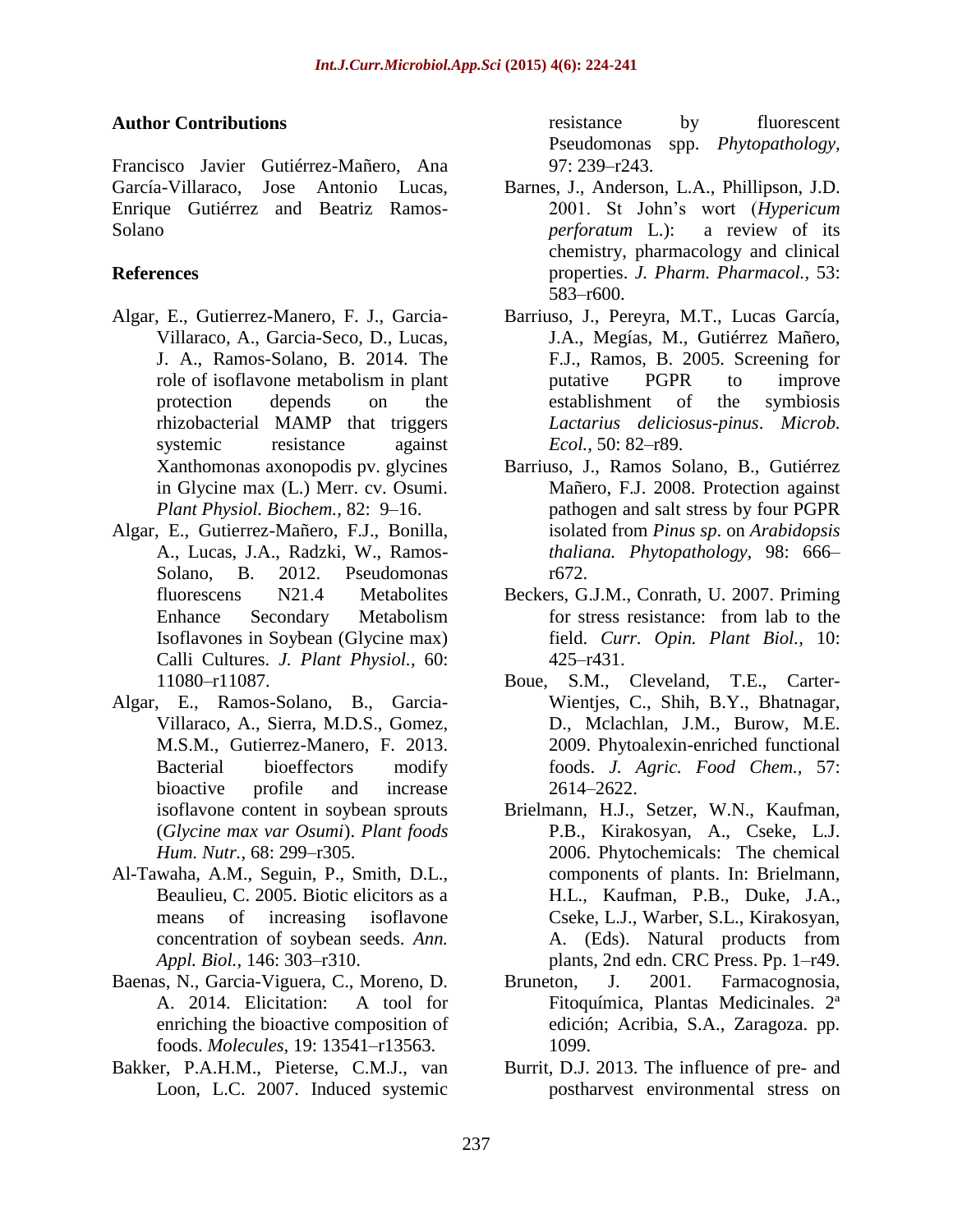fruit bioactives. Bioactives in Fruit: Health Benefits and Functional Foods. Pp. 409–r428.

- Butterweck, V. 2003. Mechanism of action of St. John"s wort in depression: What is known? *CNS Drugs,* 17: 539– r562.
- Cai, Z., Kastel,l A., Mewis, I., Knorr, D., Smetanska, I. 2012. Polysaccharide elicitors enhance anthocyanin and phenolic acid accumulation in cell suspension cultures of *Vitis vinifera*. *Plant Cell Tiss. Org.,* 108: 401–409.
- Capanoglu, E. 2010. The potential of priming in food production. *Trends Food Sci. Technol.,* 21: 399–r407.
- Chinsembu, K.C., Hedimbi, M. 2010. Ethanomedical plants and other natural products with anti-HIV active compounds and their putative modes of action. *IJBMBR,* 1: 74–r91.
- Conrath, U., Pieterse, C.M.J., Mauch-Mani, B. 2002. Priming in plant–pathogen interactions. *Trends Plant Sci.,* 7: 210–r216.
- Coste, A., Vlase, L., Halmagyi, A., Deliu, C., Coldea, G. 2011. Effects of plant growth regulators and elicitors on production of secondary metabolites in shoot cultures of Hypericum hirsutum and Hypericum maculatum. *Plant Cell Tiss. Org.,* 106: 279–r288.
- Di Carlo, G., Borrelli, F., Ernst, E., Izzo A.A. 2001. St John"s wort: Prozac from the plant kingdom. *Trends Pharmacol. Sci.,* 22: 292–r297.
- Diplock, A.T., Aggett, P.J., Ashwell, M., Bornet, F., Fern, E.B., Roberfroid, M.B. 1999 Scientific concepts of functional foods in Europe Consensus document. *Br. J. Nutr.,* 81(Suppl 1): S1–S27.
- Dixon, R.A. 2001. Natural products and plant disease resistance. *Nature,* 411: 843–r847.
- Domenech, J., Ramos, B., Probanza, A., Lucas, J.A., Gutiérrez, F.J. 2007. Elicitation of systemic resistance and growth promotion of *Arabidopsis thaliana* by PGPRs from *Nicotiana galuca*. A study of the putative induction pathway. *Plant Soil,* 290:  $43 - r50$ .
- EC. 2007a. Food supplements. Website, 19 October. Brussels: DG Health and Consumer Protection, European Commission.
- EC. 2007b. Questions and Answers on health and nutrition claims. MEMO/07/267. Brussels: European Communities. Available at: http: //europa.eu/rapid/pressReleasesAction. do?reference=MEMO/07/267
- EC. 2007c. Regulation (EC) No 1924/2006 of the European Parliament and the Council of 20 December 2006 on nutrition and health claims made on foods. Official Journal L 12: 3–r18. Available at: http: //eurlex.europa.eu/LexUriServ/LexUriServ .do?uri=CELEX: 32006R1924: EN: NOT
- Erdelmeier, C.A.J., Koch, E., Hoerr R. Hypericum perforatum – St. John"s wort chemical, pharmacological and clinical aspects. In: Studies in natural products chemistry – bioactive natural products (Part C); Atta-ur-Rahman, (Ed). Elsevier Direct, New York. 200, 22, 643–r716 pp.
- FDA. 2004. Dietary supplements guidance documents & regulatory information.
- Gutiérrez Mañero, F., Algar, E., Martín Gómez, M.S., Saco Sierra, M.D., Ramos Solano, B. 2012. Elicitation of secondary metabolism in Hypericum perforatum by rhizosphere bacteria and derived elicitors in seedlings and shoot cultures. *Pharm. Biol.,* 50(10): 1201–9.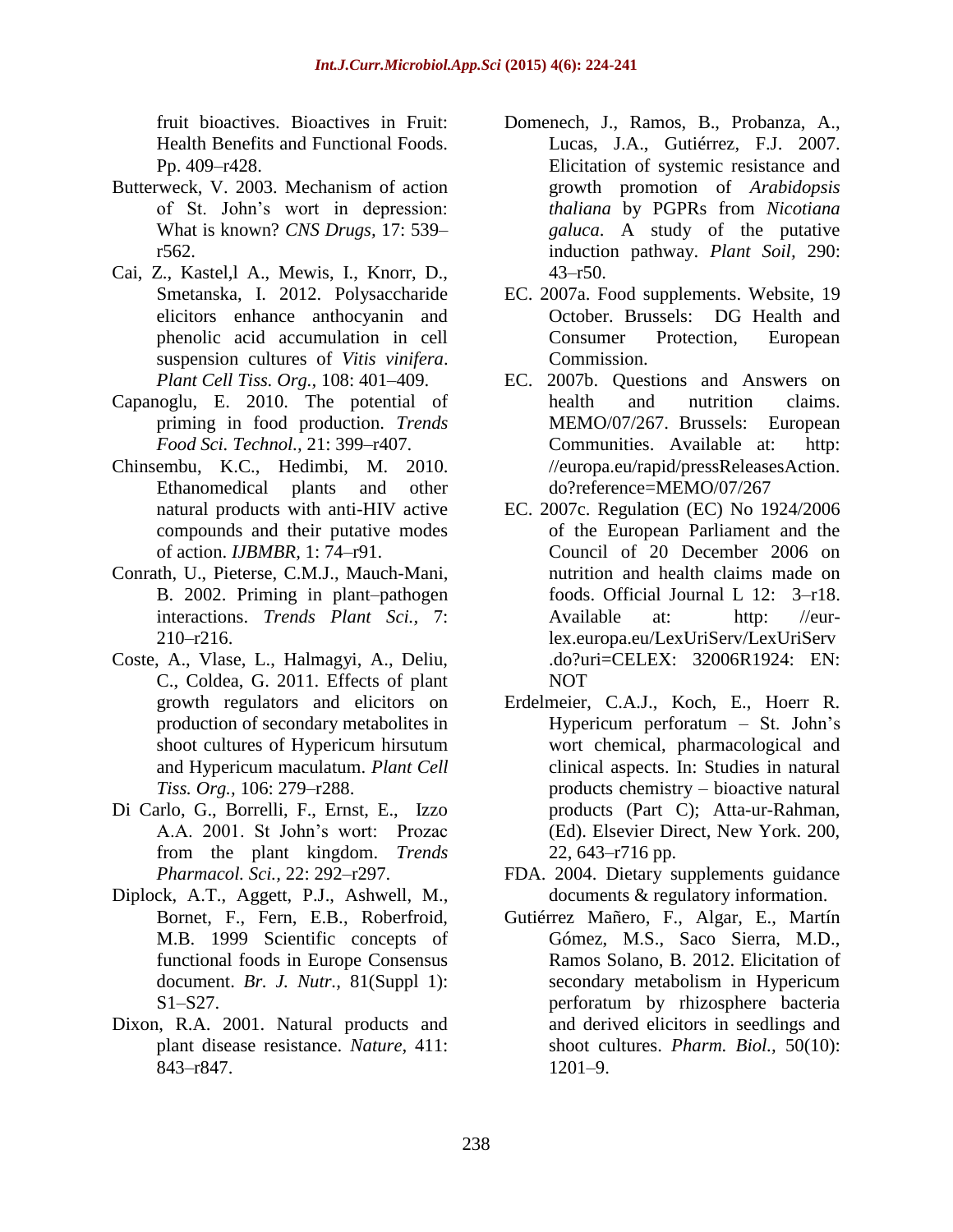- Gutiérrez Mañero, F.J., Ramos, B., Lucas García, J.A., Probanza, A., Barrientos Casero, M.L. 2003. Systemic induction of terpenic compounds in D. lanata. *J. Plant Physiol.,* 160: 105– r130.
- Jansen, B.J.M., de Groot, A. 2004. Occurrence, biological activity and synthesis of drimane sesquiterpenoids. *Nat. Prod. Rep.,* 21: 449–r477.
- Juvan, S., Bartol, T., Boh, B. 2005. Data structuring and classification in newlyemerging scientific fields. *Online Inform. Rev.,* 29(5): 483 –r498.
- Korsangruang, S., Soonthornchareonnon, N., Chintapakorn, Y., Saralamp, P., Prathanturarug, S. 2010. Effects of abiotic and biotic elicitors on growth and isoflavonoid accumulation in *Pueraria candollei var. candollei* and *P. candollei var. mirifica* cell suspension cultures. *Plant Cell Tiss. Org.,* 103: 333–342.
- Liu, L., Kloepper J.W., Tuzun S. 1998. Induction of systemic resistance in cucumber against bacterial angular leaf spot by plant growth-promoting rhizobacteria. *Phytopathology,* 85: 843–r847.
- Lozano-Hernández, R., Rodríguez-Landa, J.F., Hernández-Figueroa, J.D., Saavedra, M., Ramos-Morales, F.R., Cruz-Sánchez, J.S. 2010. Antidepressant-like effects of two commercially available products of Hypericum perforatum in the forced swim test: A long-term study. *J. Med. Plant Res.,* 4: 131–r137.
- Lu, M.B., Wong, H.L., Teng, W.L. 2001. Effects of elicitation on the production of saponin in cell culture of Panax ginseng. *Plant Cell Rep.,* 20: 674–677.
- Lucas García, J.A., Probanza, A., Ramos, B., Gutiérrez Mañero, F.J. 2003. Effects of three plant growth promoting rhizobacteria on the growth

of seedlings of tomato and pepper in two different sterilized and nonsterilized peats. *Arch. Agron. Soil Sci.,* 49: 119–r127.

- Martin, C., Zhang, Y.; Tonelli, C., Petroni, K. 2013. Plants, diet, and health. *Plant Biol.,* 64: 19–r46.
- Medina, M.A., Martínez-Poveda, B., Amores-Sánchez, M.I., Quesada, A.R. 2006. Hyperforin: More than an antidepressant bioactive compound? *Life Sci.,* 79: 105–r111.
- Müller, K. O., Börger, H. 1940. Experimentelle untersuchungen über die Phytopthora-resistenz der kartoffel. *Arb. Biol. Reichsasnstalt. Landw. Forstw. Berlin.,* 23: 189–231.
- Nutra, 2004. EU laws set to hamper growth in polyphenols market. Breaking News on Supplements & Nutrition – Europe, 6 January. Montpellier: Decision News Media. Available at: http:

//www.nutraingredients.com/news/ng. asp?id=48812

- Pang, R., Tao, J., Zhang, S., Zhu, J., Yue, X., Zhao, L., Ye, P., Zhu, Y. 2010. In vitro anti-hepatitis B virus effect of *Hypericum perforatum L*. *J. Huazhong Univ. Sci. Technol. Med. Sci.,* 30: 98– r102.
- Paredes-López, O., Cervantes-Ceja, M.L., Vigna-Pérez, M., Hernández-Pérez, T. 2010. Berries: Improving human health and healthy aging, and promoting quality life-A Review. *Plant Foods Hum. Nutr.,* 65: 299–308.
- Pawar, K.D., Yadav, A.V., Shouche, Y.S., Thengane, S.R. 2011. Influence of endophytic fungal elicitation on production of inophyllum in suspension cultures of *Calophyllum inophyllum L. Plant Cell Tiss. Org.,*  106: 345–r352.
- Perveen, Rashida, Suleria, Hafiz Ansar Rasul, Anjum, Faqir Muhammad,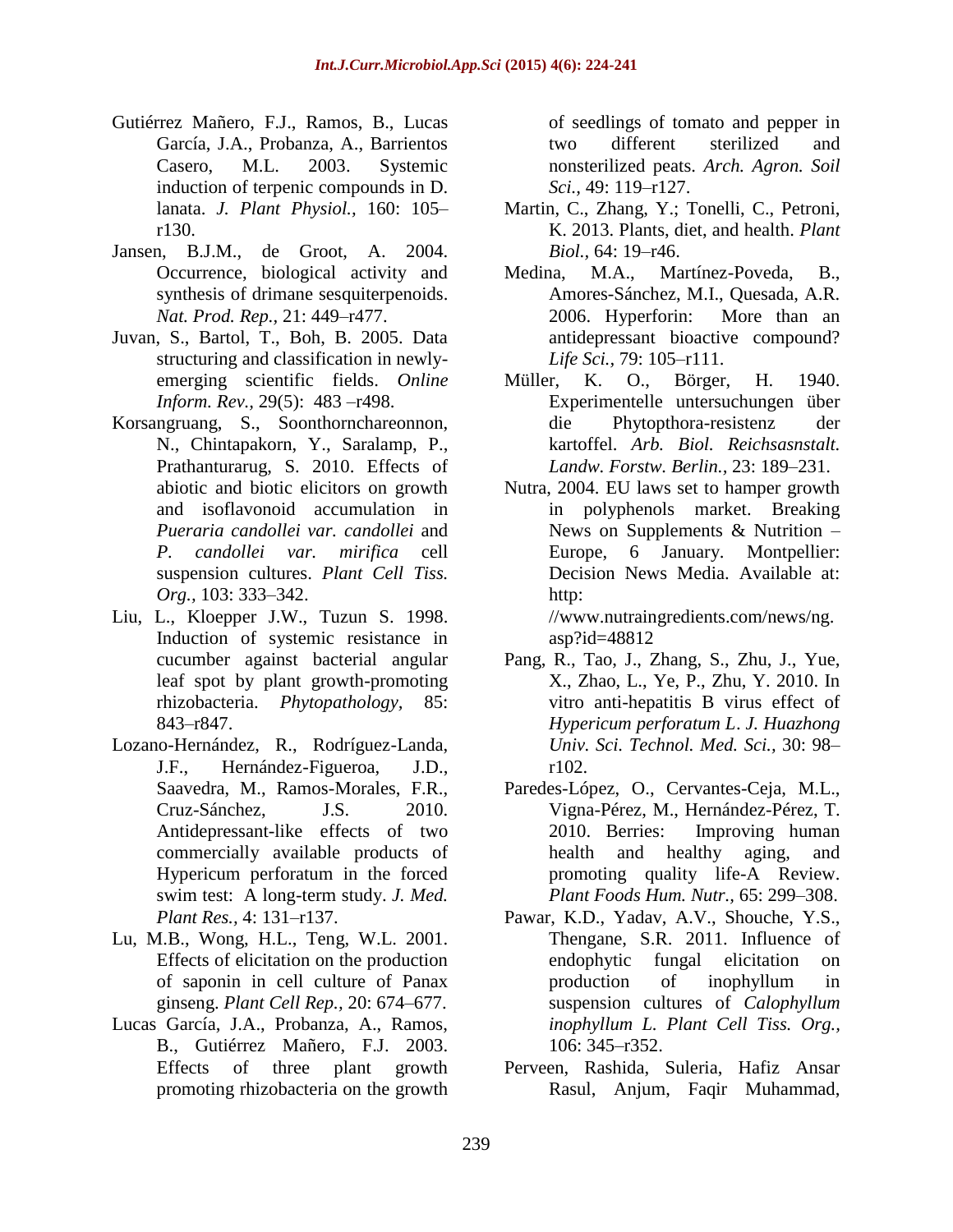Butt, Masood Sadiq, Pasha, Imran and Ahmad, Sarfraz. 2015. Tomato (*Solanum lycopersicum*) carotenoids and lycopenes chemistry; metabolism, absorption, nutrition, and allied health claims. *Compr. Rev.,* 55: 919–r929.

- Pieterse, Corne M.J., Zamioudis, Christos, Berendsen, Roeland, L., Weller, David, M., Van Wees, Saskia C.M., Bakker, Peter, A.H.M. 2014. Induced systemic resistance by beneficial microbes. *Annu. Rev. Phytopathol.,* 52: 347–r75.
- Pilsakova, L., Riecansky, I., Jagla, F. 2010. The physiological actions of isoflavone phytoestrogens. *Physiol. Res.,* 59: 651–r664.
- Poulev, A., O´Neal, J.M., Logendra, S., Pouleva, R.B., Timeva, V., Garvey, A.S., Gleba, D., Jenkins, I.S., Halpern, B., Kneer, R., Cragg, G.M., Raskin, I. 2003. Elicitation, a new window into plant chemodiversity and phytochemical drug discovery. *J. Med. Chem.,* 46 (12): 2542–r2547.
- Radman, R., Saez, T., Bucke, C., Keshavaraz, T. 2003. Elicitation of plants and microbial cell systems. *Biotechnol. Appl. Biochem.,* 37: 91– r102.
- Ramos Solano, B., Algar, E., García-Villaraco, A., García Cristóbal, J., Lucas García, J., Gutiérrez Mañero, F.J. 2010a. Biotic elicitation of isoflavone metabolism with plant growth promoting rhizobacteria in early stages of development in *Glycine max* var. Osumi. *J. Agric. Food Chem.,* 58: 1484–r1492.
- Ramos Solano, B., Barriuso Maicas, J, Pereyra de la Iglesia, M.T., Domenech, J., Gutiérrez Mañero, F.J. 2008. Systemic disease protection elicited by plant growth promoting rhizobacteria strains: relationship between metabolic responses,

systemic disease protection and biotic elicitors. *Phytopathology,* 98: 451– r457.

- Ramos Solano, B., Lucas García, J., García-Villaraco, A., Algar, E., García Cristóbal, J., Gutiérrez Mañero, F.J. 2010b. Siderophore and chitinase producing isolates from the rhizosphere of *Nicotiana glauca* Graham enhance growth and induce systemic resistance in *Solanum lycopersicum L*. *Plant Soil,* 334: 189– r197.
- Ramos, B., Lucas García, J.A., Probanza, A., Domenech, J., Gutiérrez Mañero, F.J. 2003. Influence of an indigenous European alder (*Alnus glutinosa L. Gaertn*) rhizobacterium (*Bacillus pumilus*) on the growth of alder and its rhizosphere microbial community structure in two soils. *New Forest,* 25: 149–r159.
- Romeo, J.T., Ibrahim, R., Varin, L., De Luca, V. 2000. Evolution of metabolic pathways. *Recent Adv. Phytochem.,*  34: 1–r467.
- Ruedeberg, C., Wiesmann, U.N., Brattstroem, A., Honegger, U.E. 2010. *Hypericum perforatum L.* (St John's wort) extract Ze 117 inhibits dopamine re-uptake in rat striatal brain slices. An implication for use in smoking cessation treatment? *Phytother. Res.,* 24: 249–r251.
- Ruiz-García, Y., Gómez-Plaza, E. 2013. Elicitors: A tool for improving fruit phenolic content. *Agriculture,* 3: 33– r52.
- Ryals, J.A., Neuenschwander, U.H., Willits, M.G., Molina, A., Steiner, H.Y., Hunt, M.D. 1996. Systemic acquired resistance. *Plant Cell,* 8: 1809–r1819.
- Saddiqe, Z., Naeem, I., Maimoona, A. 2010. A review of the antibacterial activity of *Hypericum perforatum L*. *J. Ethnopharmacol.,* 131: 511–r21.